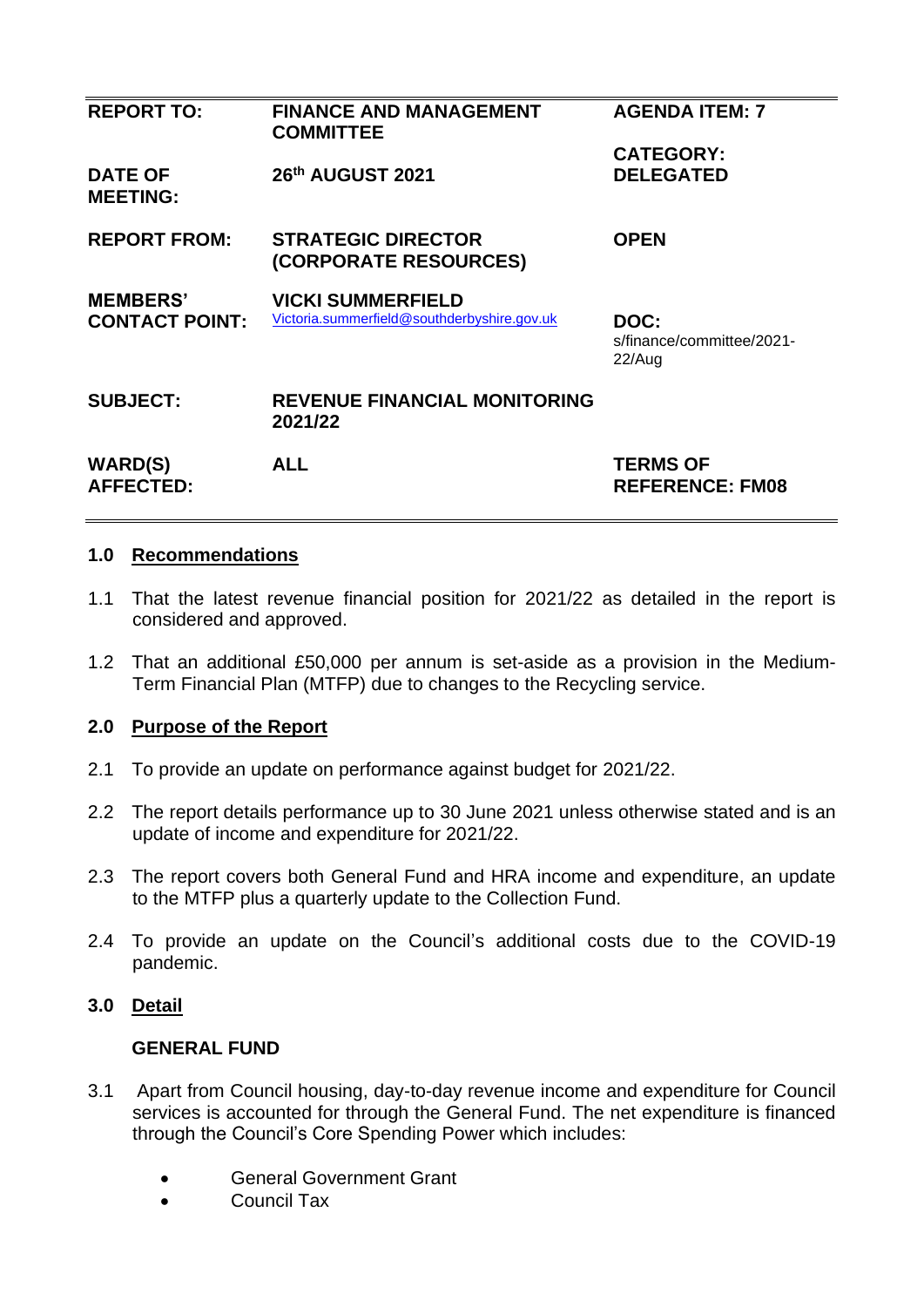- Retained Business Rates
- New Homes Bonus
- 3.2 The Base Budget for 2021/22 approved in February 2021 estimated a budget deficit of £100,984. The estimated deficit has now been increased to £379,116 to include the lower than budgeted increase on Council Tax approved at Full Council in March 2021 (£26,327), concurrent functions and voluntary grant increases of 2% (£13,488), PCI compliance approved January 2021 (£17,235), a carry forward of growth expenditure not incurred during 2020/21 (£136,260), regraded posts in Licensing approved July 2021 (£2,445) and the outsourcing of Payroll reported June 2021 (£32,376).
- 3.3 It is proposed that an additional £50,000 is set-aside in the MTFP to ensure the General Fund has enough provision for the changes to the Recycling service as reported in August 2021.
- 3.4 A review of the additional sum will be taken once the year-end and two quarters of income returns have been received. If a return greater than forecast is seen and a contribution to the specific earmarked reserve is made, then it is likely that this provision can be reduced. This will be reported as part of the outturn for 2021/22.
- 3.5 The increase of £50,000 is included in contingent sums as part of the Waste Collection and Recycling provision listed below at 3.8.
- 3.6 An update to the Council's financial position as a result of approved changes and the General Fund outturn for 2020/21 is listed within the MTFP in **Appendix 1**. This shows that the General Reserve Balance is now projected at just over £1.6 million by 2025/26, assuming projected deficits will be financed from General Reserves between 2021 and 2026. This balance is above the minimum requirement of £1.5 million. On these projections, the balance falls into deficit by 2027 so this will need to be kept under review over the medium-term.
- 3.7 The biggest uncertainty remains future Government funding and further details are awaited ahead of the financial settlement for 2022/23.
- 3.8 Contingent sums held within the MTFP are detailed in the following table.

|                                        | f         |
|----------------------------------------|-----------|
| Provision for "off-payroll" payments   | 10,000    |
| <b>Waste Collection and Recycling</b>  | 150,000   |
| Growth                                 | 32,630    |
| Pension Earmarked Reserve Drawdown     | $-41,122$ |
| Administration of Child Care Vouchers  | 1,750     |
| <b>Licensing Post Upgrade</b>          | 2,445     |
| <b>PCI Compliance</b>                  | 17,235    |
| <b>Payroll Service Outsourcing</b>     | 32,376    |
| <b>Parish and Concurrent Functions</b> | 13,488    |
| Local Plan Provision                   | 15,000    |
| <b>Temporary Post Adjustments</b>      | -16,447   |
| <b>Operational Services Growth</b>     | 243,274   |
| Total                                  | 460,629   |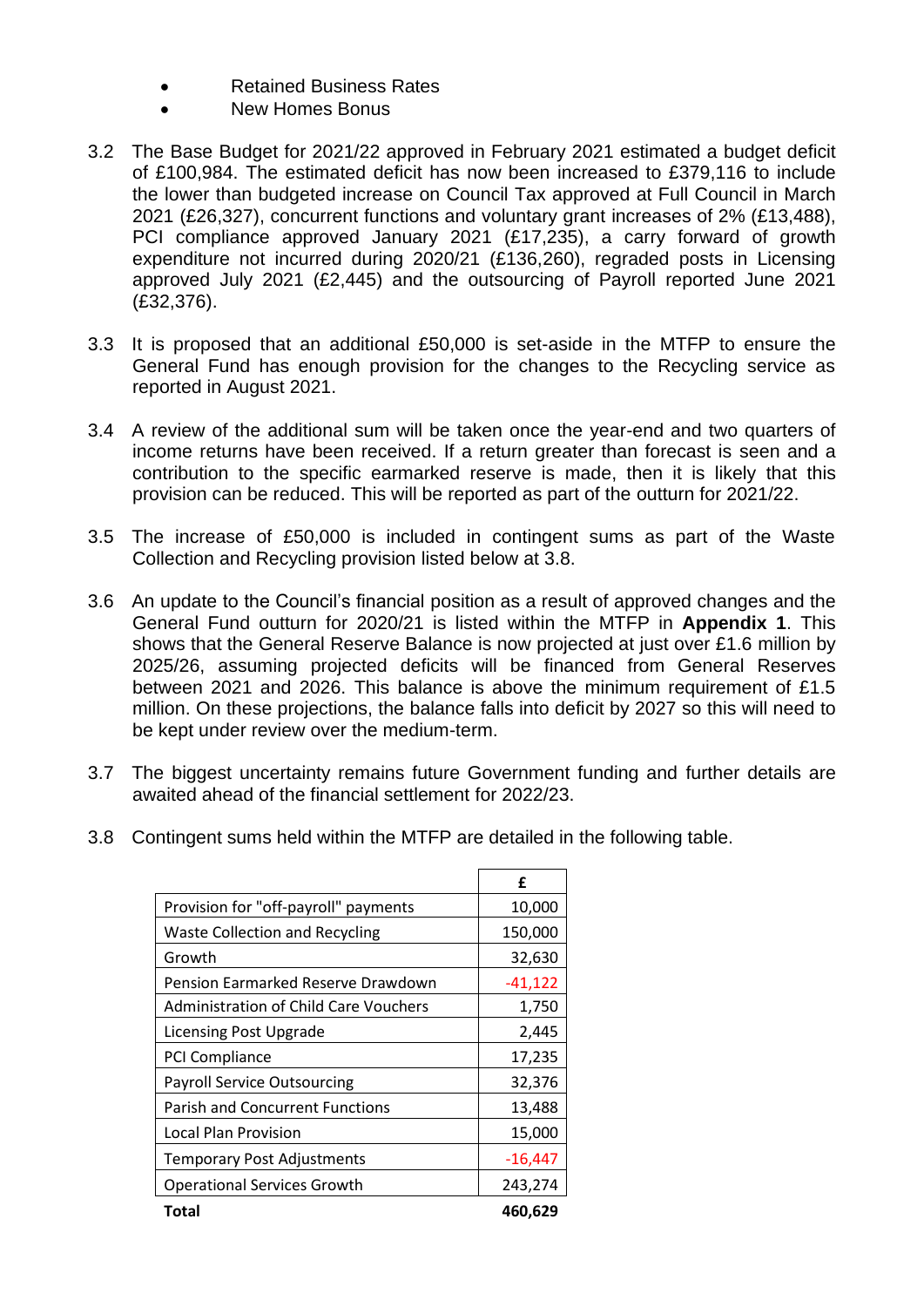#### **Position as at June 2021**

3.9 A summary of the financial position for the year compared to the Base Budget for each Policy Committee is shown in the following table.

| <b>COMMITTEE SUMMARY - BUDGET MONITORING JUNE 2021</b> |                  |                        |            |  |           |                      |  |  |
|--------------------------------------------------------|------------------|------------------------|------------|--|-----------|----------------------|--|--|
| <b>Summary by Policy Committee</b>                     |                  |                        |            |  |           |                      |  |  |
|                                                        | <b>RESERVES</b>  |                        |            |  |           |                      |  |  |
|                                                        | <b>Full Year</b> | Projected<br>Projected |            |  |           | <b>Net</b><br>effect |  |  |
| <b>REVENUE</b>                                         | <b>Budget</b>    | <b>Actual</b>          | Variance   |  | Earmarked | on GF                |  |  |
|                                                        | £                | £                      | £          |  | £         | £                    |  |  |
| <b>Environmental and Development Services</b>          | 6,127,089        | 6,316,395              | $-189,306$ |  | $-918$    | $-188,388$           |  |  |
| Housing and Community Services                         | 2,650,462        | 2,247,039              | 403,422    |  | 407,997   | $-4,575$             |  |  |
| Finance and Management                                 | 6,038,722        | 4,030,877              | 2,007,845  |  | 1,871,540 | 92,678               |  |  |
| <b>TOTAL</b>                                           | 14,816,273       | 12,594,311             | 2,221,961  |  | 2,278,619 | $-100,285$           |  |  |

- 3.10 The above table shows that net expenditure is expected to be £2,221,961 lower than budget but transfers to Earmarked Reserves of £2,278,619 due to grant income and external contributions received under Section 106 agreements for projects and capital schemes which stretch beyond the current financial year are required. This funding is transferred to specific reserves and drawn down to finance expenditure when it is incurred.
- 3.11 Excluding transfers to specific reserves, the above table shows that based on current spending, there is a projected increase in overall expenditure across General Fund services of approximately £100,285.
- 3.12 An analysis by the main service areas is shown in the following table.

| <b>COMMITTEE SUMMARY - BUDGET MONITORING JUNE 2021</b> |                  |               |            |                  |                      |  |  |
|--------------------------------------------------------|------------------|---------------|------------|------------------|----------------------|--|--|
| <b>Summary by Service Area</b>                         |                  |               |            |                  |                      |  |  |
|                                                        |                  | <b>ANNUAL</b> |            |                  | <b>RESERVES</b>      |  |  |
|                                                        | <b>Full Year</b> | Projected     | Projected  |                  | <b>Net</b><br>effect |  |  |
| <b>REVENUE</b>                                         | <b>Budget</b>    | Actual        | Variance   | <b>Earmarked</b> | on GF                |  |  |
|                                                        | f                | £             | £          | £                | £                    |  |  |
| <b>Economic Development</b>                            | 344,350          | 341,330       | 3,020      |                  | 3,020<br>0           |  |  |
| <b>Environmental Services</b>                          | 809,185          | 789,509       | 19,676     | $-918$           | 20,594               |  |  |
| Highways & Parking                                     | 61,801           | 62,076        | $-275$     |                  | $-275$<br>0          |  |  |
| Licensing & Land Charges                               | $-1,566$         | 80,752        | $-82,319$  |                  | $-82,319$<br>0       |  |  |
| Planning                                               | 638,628          | 640,407       | $-1,779$   |                  | $-1,779$<br>0        |  |  |
| <b>Street Scene</b>                                    | 1,194,076        | 1,138,035     | 56,041     |                  | 56,041<br>0          |  |  |
| Waste & Transport                                      | 3,080,615        | 3,264,285     | $-183,670$ |                  | $-183,670$<br>0      |  |  |
| Community Development & Support                        | 698,302          | 676,066       | 22,236     | 27,613           | $-5,377$             |  |  |
| <b>Recreational Activities</b>                         | 152,990          | 151,745       | 1,245      |                  | 1,245<br>0           |  |  |
| Leisure Centres & Community Facilities                 | 757,807          | 471,663       | 286,144    | 286,134          | 10                   |  |  |
| Parks & Open Spaces                                    | 577,272          | 559,221       | 18,051     | 21,174           | $-3,123$             |  |  |
| <b>Private Sector Housing</b>                          | 464,091          | 388,345       | 75,746     | 73,076           | 2,670                |  |  |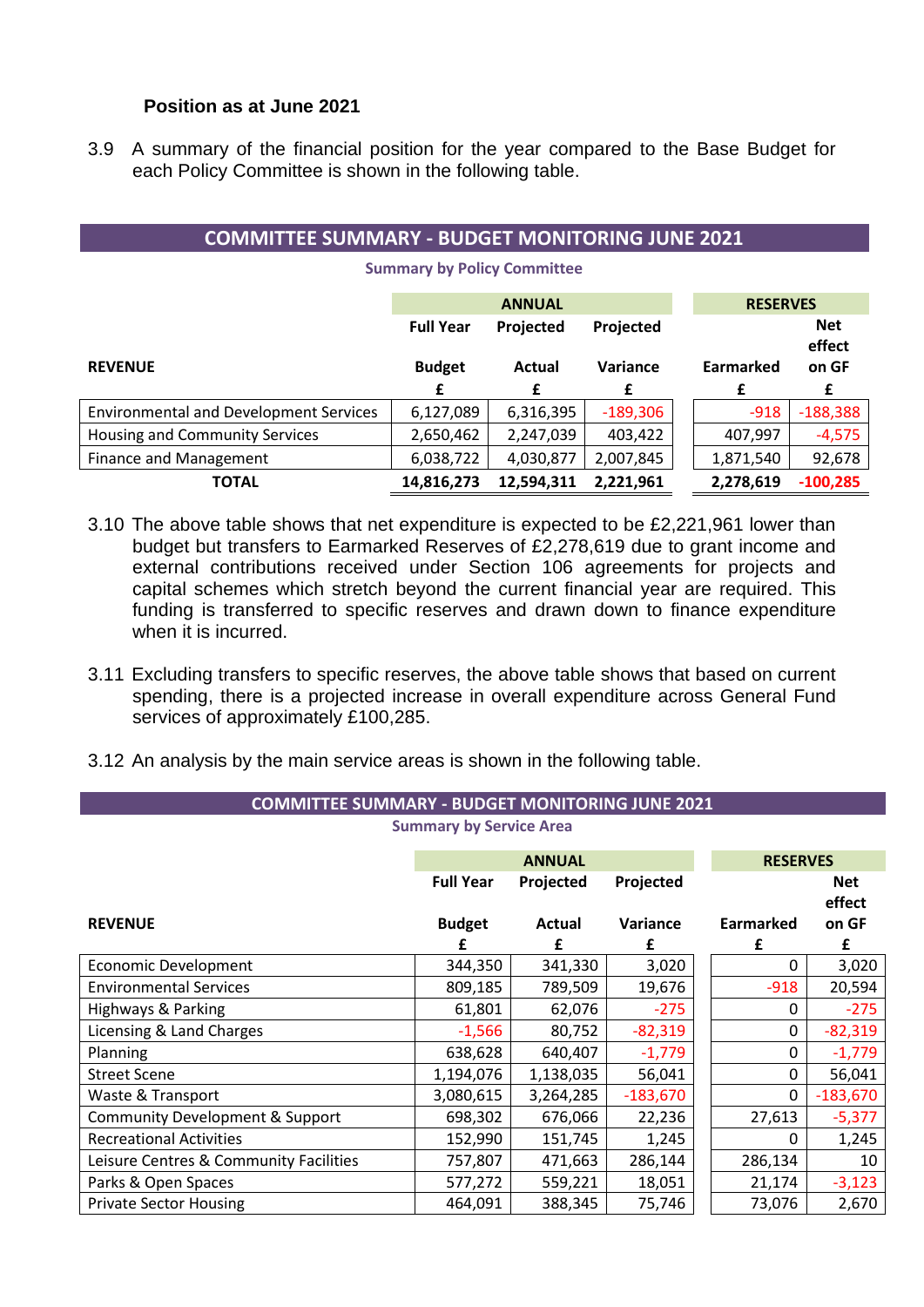| <b>Central Support Services</b>                | 4,075,360  | 4,067,858    | 7,502     | $-28,880$ | 36,382     |
|------------------------------------------------|------------|--------------|-----------|-----------|------------|
| Corporate & Democratic Costs                   | 534,770    | 544,027      | $-9,257$  | 0         | $-9,257$   |
| Elections & Registration                       | 228,425    | 228,426      |           | 0         |            |
| Parishes, Interest, S106 Receipts & Provisions | 769,221    | $-1,194,629$ | 1,963,850 | 1,900,420 | 19,803     |
| <b>Estate Management</b>                       | $-245,318$ | $-267,731$   | 22,413    | 0         | 22,413     |
| <b>Revenues &amp; Benefits</b>                 | 676,265    | 652,927      | 23,338    | 0         | 23,338     |
|                                                | 14,816,273 | 12,594,311   | 2,221,961 | 2,278,619 | $-100,285$ |

3.13 The main reasons for the projected variance are summarised in the following table and detailed in the commentary.

**GENERAL FUND VARIANCE TO BUDGET JUNE 2021**

|                                                    | £'000       |
|----------------------------------------------------|-------------|
| Salary savings (vacancies, maternity etc.) - E&D   | 238         |
| Salary savings (vacancies, maternity etc.) - F&M   | 123         |
| Salary savings (vacancies, maternity etc.) - H&C   | 12          |
| <b>Total Employee</b>                              | 373         |
| <b>Recycling Contract</b>                          | 410         |
| <b>Increased Planning Fee Income</b>               | 110         |
| <b>Waste Disposal</b>                              | 30          |
| <b>Professional Fees</b>                           | 30          |
| Investment Income                                  | 20          |
| <b>Extra Refuse Collections</b>                    | 5           |
| Members Allowance, Room Hire and Training          | 5           |
| Other Variances (net)                              | $\mathbf 1$ |
| <b>Total Favourable Variances</b>                  | 984         |
| <b>Emergency Fire Support and Flood Mitigation</b> | -6          |
| Additional External Audit Work 2019/20             | $-6$        |
| <b>Bank Charges</b>                                | $-7$        |
| Responsive Tree Works in Churchyards               | $-8$        |
| <b>Bin and Sack Purchases</b>                      | $-10$       |
| <b>Head of Service Recruitment</b>                 | $-13$       |
| <b>PWC Vision Reform</b>                           | $-20$       |
| <b>Vehicle Spare Parts</b>                         | $-30$       |
| Fuel                                               | $-34$       |
| <b>Vehicle Hire</b>                                | $-281$      |
| <b>Agency and Consultancy Costs</b>                | $-669$      |
| <b>Total Adverse Variances</b>                     | $-1,084$    |
| <b>TOTAL - OVERALL PROJECTED VARIANCE</b>          | $-100$      |

3.14 Salary savings in year relate to vacancies and maternity but these savings are more than offset by agency and consultancy to support services. A payment for untaken annual leave entitlement was due to the former Head of Culture and Community Services therefore no savings will be seen on this post in year. Recruitment costs of £13k for the new Head were not budgeted for. The following table shows the expected costs and savings on staffing in year.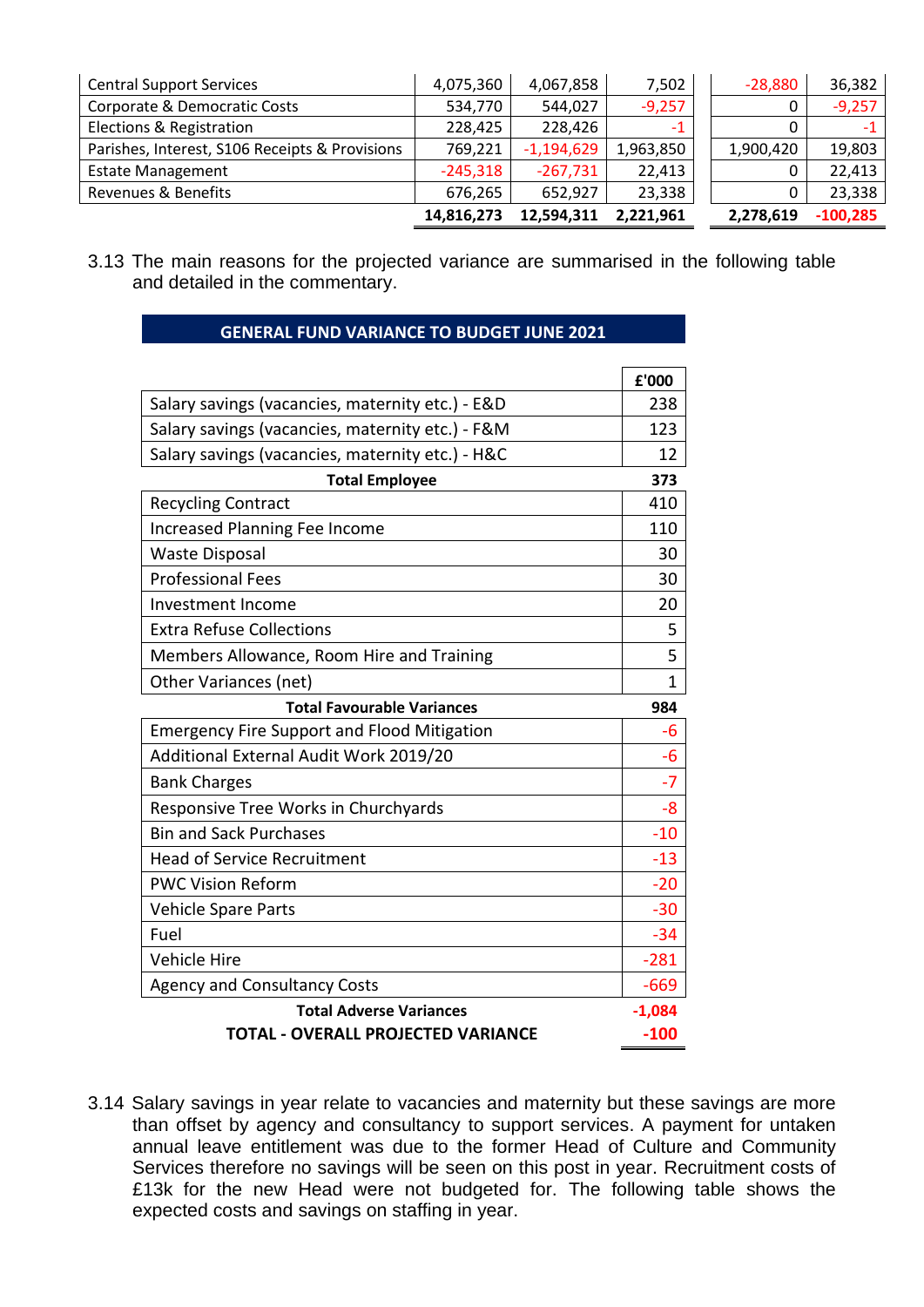|                                       | <b>Employee</b><br><b>Saving</b><br>£'000 | <b>Agency</b><br>Cost<br>£'000 | Variance<br>£'000 |                                     |
|---------------------------------------|-------------------------------------------|--------------------------------|-------------------|-------------------------------------|
| Recycling                             | 0                                         | $-260$                         | $-260$            | Report to recruit Aug 2021          |
| Planning                              | 4                                         | $-112$                         | $-108$            | Long-term sickness                  |
| Land Charges                          | 31                                        | $-101$                         | $-70$             | Vacancies - Lichfield DC supporting |
| Finance                               | $-24$                                     | 0                              | $-24$             | Offset by professional fees         |
| Licensing                             | 23                                        | $-34$                          | $-11$             | Maternity cover                     |
| Waste and Transport                   | 81                                        | $-90$                          | -9                | Vacancy plus sickness               |
| <b>Business Change</b>                | 6                                         | $-10$                          | $-4$              | Long-term sickness                  |
| <b>Economic Development</b>           | 14                                        | $-11$                          | 3                 | Vacant post                         |
| Rosliston                             | 12                                        | $-7$                           | 5                 | Vacant post                         |
| Democratic                            | 12                                        | 0                              | 12                | Long-term sickness                  |
| Environmental                         | 25                                        | -9                             | 16                | Long-term sickness                  |
| Organisational Development            | 21                                        | -5                             | 16                | Vacancy recruited                   |
| <b>Property and Public Buildings</b>  | 24                                        | -5                             | 19                | Vacancies                           |
| Legal                                 | 45                                        | $-20$                          | 25                | Out to recruit                      |
| <b>Revenues and Customer Services</b> | 38                                        | -5                             | 33                | Vacancies                           |
| <b>Street Scene</b>                   | 61                                        | 0                              | 61                | Vacant posts                        |
|                                       | 373                                       | $-669$                         | $-296$            |                                     |

- 3.15 Due to the contract for Recycling unexpectedly concluding in February 2021, the Council is incurring costs for agency (£260k), vehicle hire (£230k) and fuel (£34k) which were not included in the base budget. A saving is being seen on the contract sum (£410k), but this is only partially offsetting the additional costs. A report to determine the future of Recycling was presented to the Committee early in August but this is yet to be updated in the MTFP.
- 3.16 Vehicle hire is also being incurred on Refuse due to two broken vehicles (£51k) that were scheduled to be replaced in 2020 and 2021. A tender exercise is due to be progressed in the coming months. Due to the age of some vehicles scheduled for replacement, an increase in spare parts is also being seen in year (£30k).
- 3.17 Investment income is greater than budget due to the large value of cash deposits held by the Council. £4m is currently invested in a longer-term high interest account with an average return of 4%. The budget for investment income is prudently based on a low interest receivable percentage and is therefore likely to exceed the budget.
- 3.18 Planning applications are significantly higher than forecast and have picked up considerably in the past few months after a lower number during 2020/21. There is no slowdown in applications expected at this stage.
- 3.19 Contributions from Derbyshire County Council are higher than budget on waste disposal due to higher levels of green waste and recycling due to the pandemic. This is in line with the outturn position in 2020/21 where higher levels of income were seen due to stock piling of food at the during of the pandemic. Extra collections are also higher than budget in line with the receipt for waste disposal but an increase in provision of bins and sacks more than offsets this additional income.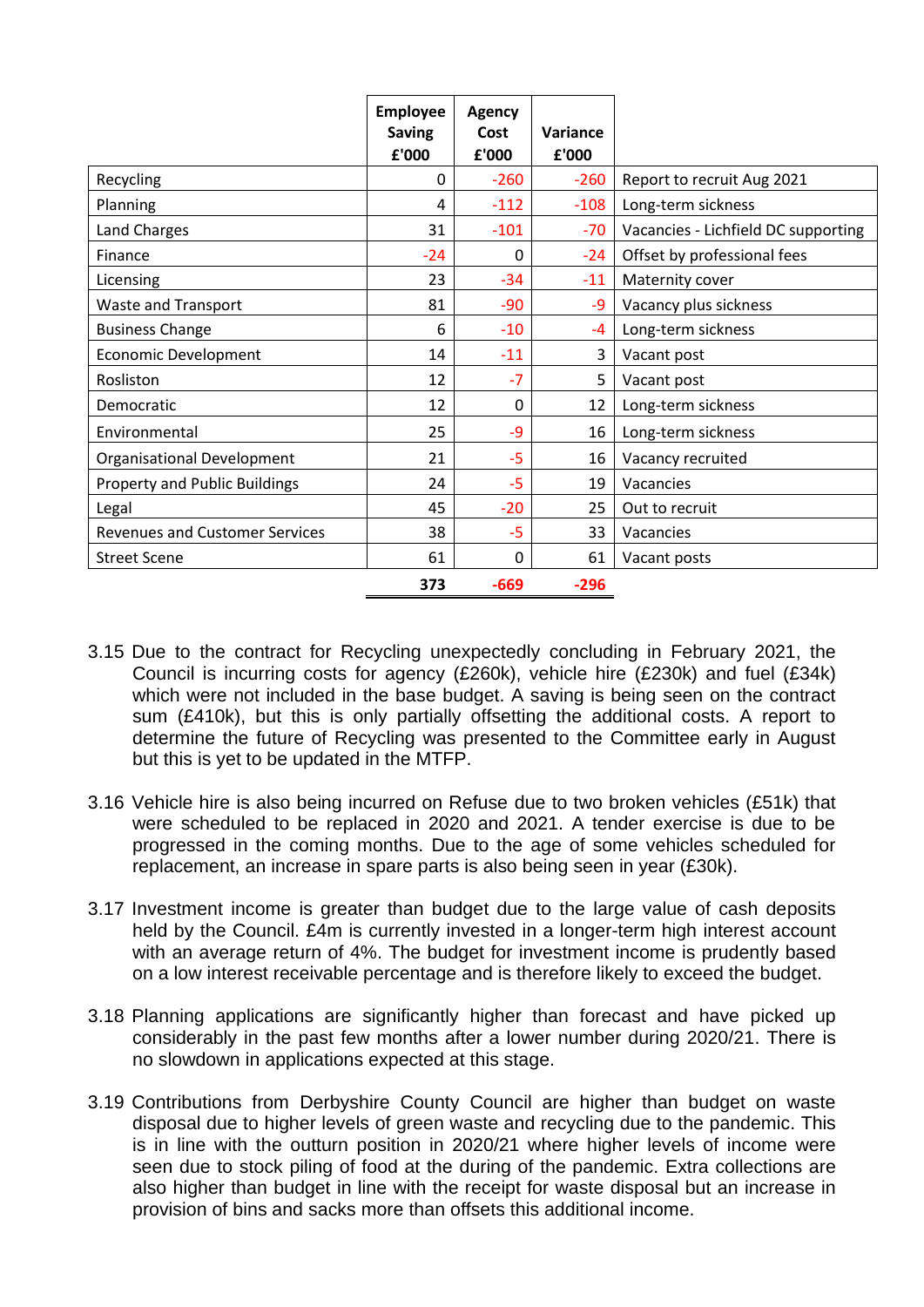- 3.20 Professional fee savings are being seen in Finance due to the payroll service remaining in-house at this stage. Costs are being incurred for the unbudgeted payroll post, but this is covered by the saving.
- 3.21 Savings are being made due to vacancies and training costs for elected Members. It is expected that costs will be incurred as the year progresses with a small saving overall.
- 3.22 Emergency tree works have been undertaken in churchyards to ensure health and safety measures are in place (£8k) and other emergency works on flood mitigation in Melbourne and equipment for a serious fire in Hilton have also been required (£6k).
- 3.23 Due to the additional number of transactions being processed through the Council's bank account, higher costs than budgeted are being incurred. These costs are covered however by the increase in investment income.
- 3.24 Additional costs have been incurred for the extended work required by external audit on the 2019/20 Statement of Accounts. These costs were due to the large prior year adjustment for Housing Benefits which was reported in the outturn report in July 2020.

#### **COVID-19 Funding**

- 3.25 The Government has issued £490k of additional funding in quarter one to assist with additional expenditure due to the Pandemic.
- 3.26 During 2020/21, the Council received four tranches of funding for expenditure pressures totalling just over £1.4m. A carry forward of £181k into 2021/22 was approved as part of the outturn report in July 2021.
- 3.27 The following table shows the funding received, the carry forward from 2020/21 and the expected expenditure during 2021/22.  $\blacksquare$

|                                          | f          |
|------------------------------------------|------------|
| Bought Forward 2020/21                   | $-181,218$ |
| Grant Payment Q1                         | -490,231   |
| <b>Total Funding</b>                     | $-671,449$ |
| Agency                                   | 38,176     |
| ICT and Home Working                     | 60,652     |
| <b>Discretionary Grant Awards</b>        | 82,300     |
| <b>Recycling Costs</b>                   | $-11,257$  |
| Overtime                                 | 19,160     |
| <b>Committee Sound System and Chairs</b> | 36,010     |
| <b>Kennelling Costs</b>                  | 35,727     |
| <b>PPE</b>                               | 7,105      |
| <b>Cleaning of Public Buildings</b>      | 8,822      |
| Vehicle Hire                             | 3,359      |
| <b>Total Predicted Impact</b>            | 280,054    |
| <b>Remaining Funding</b>                 | -391,395   |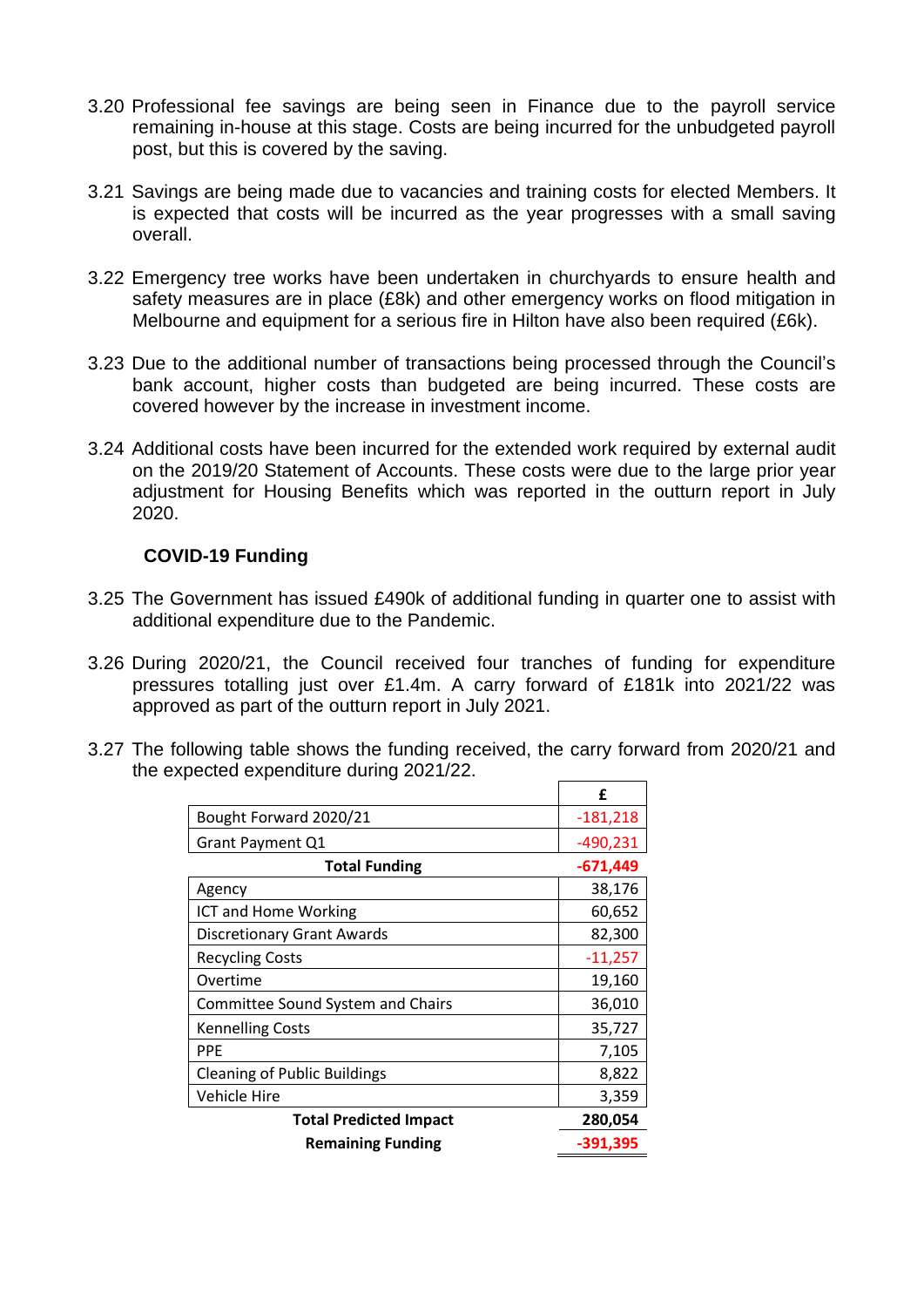- 3.28 Expenditure as noted above is a prediction of potential costs in 2021/22. It is assumed that agency, Committee costs and vehicle hire will continue into the foreseeable future.
- 3.29 Costs for kennelling animals under the Animal Welfare Act are still being incurred due to no court date being scheduled. It is expected that the case should be resolved by September 2021 and these costs should then cease.
- 3.30 Overtime costs are being incurred for additional work related to the Business Grant schemes. It is expected based on current data that these schemes will wind down by the Autumn.
- 3.31 The cleaning regime currently in place in Public Buildings is expected to continue for the remainder of the year and PPE expenditure is likely to remain at a higher level for at least the first two quarters.
- 3.32 Most employees are now set up to work from home where they are able to but there are still potentially areas of cost yet to be seen. This will be kept under review pending a decision on future working arrangements.
- 3.33 The Council set-aside £100k for discretionary grant purposes where businesses and charitable organisations did not qualify for a mandatory Business Grant. As at 31 July, £17,700 of this fund has been utilised. It is assumed that the remainder will be spent in year.
- 3.34 A credit amount for Recycling is now sitting within the summary table due to an over accrual at the year-end for the contract. This in effect was a bigger draw down than required in 2020/21 and is to be rectified in 2021/22.

#### **Core Grants and Funding**

3.35 The Council's central funding, besides Business Rates, is fixed for the year and is shown in the following table

| Core Grants and Funding 2021/22 | £          |
|---------------------------------|------------|
| <b>Council Tax</b>              | 5,915,215  |
| <b>Retained Business Rates</b>  | 3,779,996  |
| Lower Tier Services Grant       | 519,414    |
| New Homes Bonus                 | 3,381,517  |
| <b>Collection Fund Surplus</b>  | 124,054    |
| <b>Total Funding</b>            | 13,720,196 |

- 3.36 The final amount retained for Business Rates will depend upon income and expenditure during the year, which includes provisions and any return from the Derbyshire Business Rates Pool.
- 3.37 Performance of the Pool is reported quarterly to all Derbyshire S151 Officers, but nothing has yet been reported on the first quarter performance. There is a risk due to the pandemic that the Business Rates position for authorities across Derbyshire and potential losses in income will be seen which will impact on better performing authorities. It is still unknown at this stage how the Council will be impacted in 2021/22.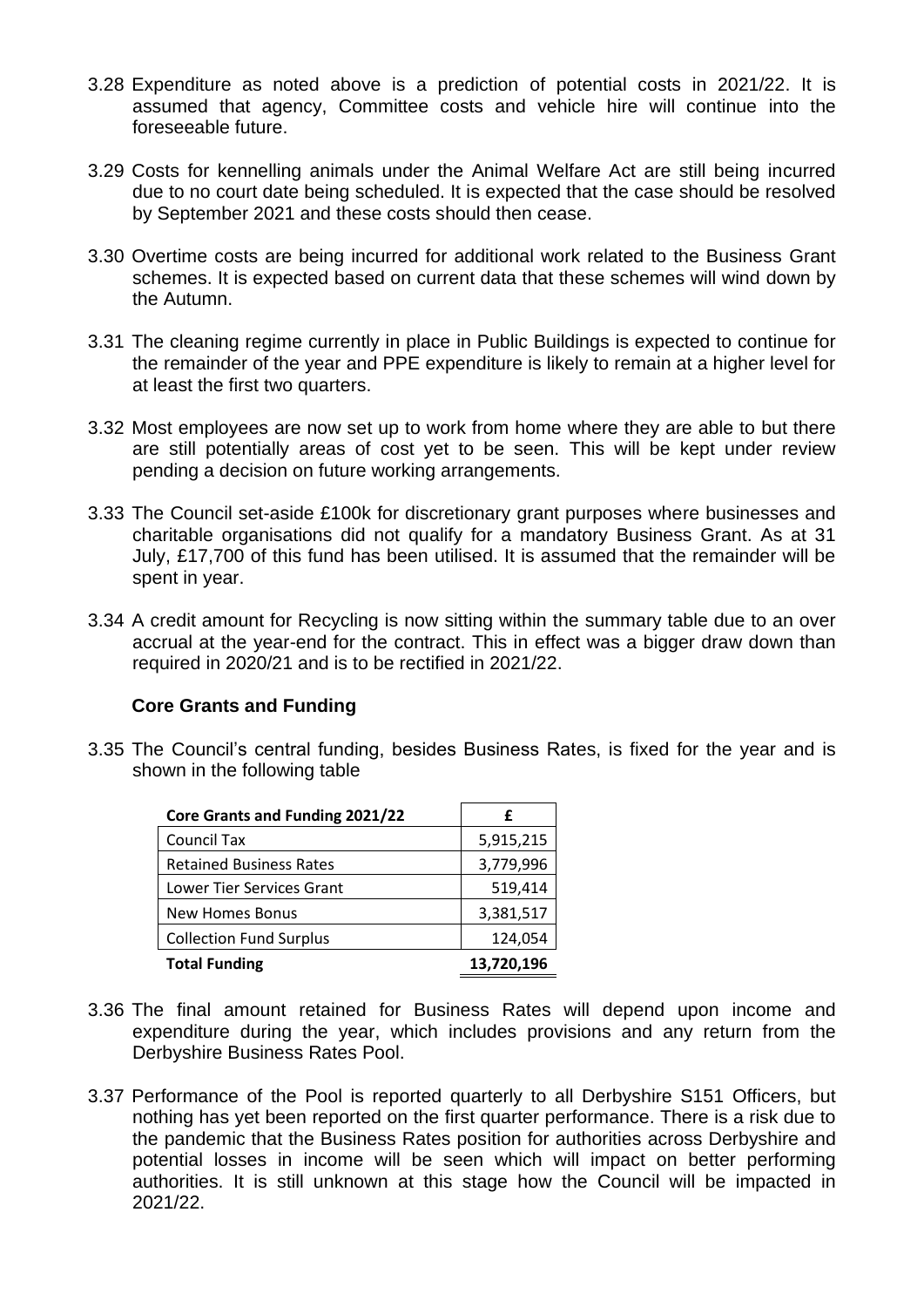## **HOUSING REVENUE ACCOUNT (HRA)**

- 3.38 The Council is required to account separately for income and expenditure in providing Council housing.
- 3.39 The Base Budget approved in February 2021 for the HRA was set with an estimated deficit of £1.6m. The MTFP has been updated following the final year-end outturn for 2020/21 and the approval of an upgrade to the Housing Management Software of £30k.

| Summary HRA 2021/22                    | <b>BUDGET</b> | <b>PROJECTED</b><br><b>ACTUAL</b> | <b>PROJECTED</b><br><b>VARIANCE</b> |  |
|----------------------------------------|---------------|-----------------------------------|-------------------------------------|--|
|                                        | £000          | £000                              | £000                                |  |
| <b>Total Income</b>                    | $-12,819$     | $-12,743$                         | $-76$                               |  |
| Contribution to Capital & New Build    | 2,683         | 2,683                             | 0                                   |  |
| Responsive & Planned Maintenance       | 3,480         | 3,548                             | $-68$                               |  |
| <b>Interest Payable and Receivable</b> | 1,738         | 1,596                             | 142                                 |  |
| <b>Supervision &amp; Management</b>    | 1,848         | 1,875                             | $-27$                               |  |
| Supported Housing & Careline Services  | 951           | 923                               | 28                                  |  |
| <b>Provision for Bad Debts</b>         | 125           | 125                               | 0                                   |  |
| Provision for Debt Repayment           | 3,594         | 3,594                             | O                                   |  |
| <b>Asset Replacement Contribution</b>  | 45            | 45                                | 0                                   |  |
| Software Upgrade                       | 30            | 30                                | n                                   |  |
| <b>Surplus</b>                         | 1,675         | 1,676                             |                                     |  |

3.40 The above table shows that overall, the HRA is expected to have a deficit of £1.6m which is in line with budget although there are anticipated fluctuations regarding expenditure and savings to make the net position on target. The main reasons for the variances are detailed below.

#### **HRA VARIANCE TO BUDGET JUNE 2021**

|                                            | £'000 |
|--------------------------------------------|-------|
| Salary savings (vacancies, maternity etc.) | 162   |
| Interest Income and Expenditure            | 142   |
| <b>Additional Careline Income</b>          | 25    |
| Disrepair Claims                           | $-30$ |
| Reduced Rent due to Void Dwellings         | -101  |
| <b>Agency and Consultancy Staff</b>        | -200  |
| Other Variances (net)                      |       |
| TOTAL - OVERALL PROJECTED VARIANCE         |       |

- 3.41 Expected salary savings in year relate to vacancies and are more than offset by agency and consultancy to support services.
- 3.42 Investment income is expected to be above budget by approximately £12k on the HRA and expenditure on the loan interest is expected to be lower than budgeted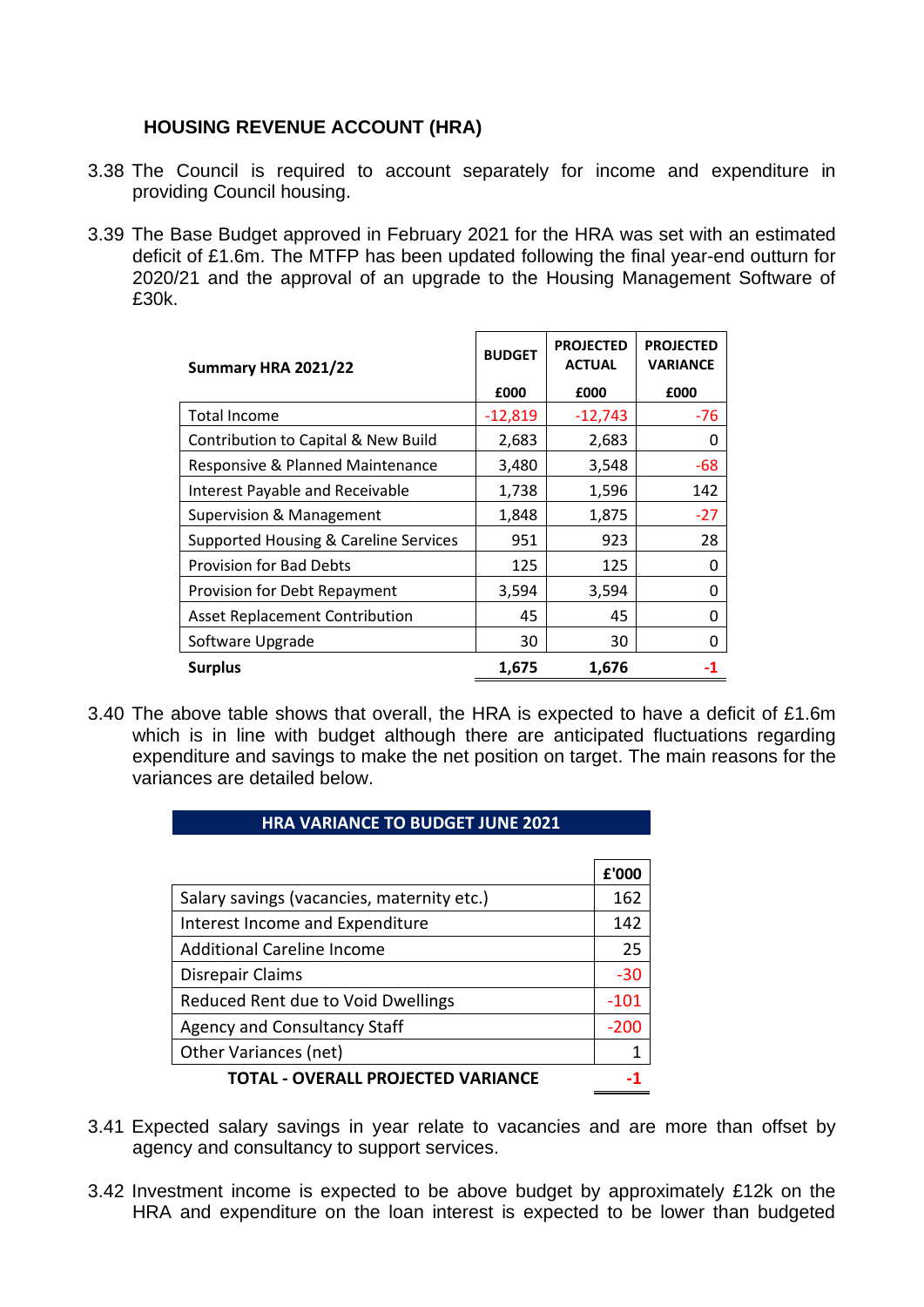(£130k) due to lower interest rates chargeable. Further detail regarding investment income is noted at 3.13.

- 3.43 A lower cost for professional fees is due to a contingency budget for revenue costs associated with new build and acquisition which is unlikely to be fully utilised plus a lower rate of Right to Buy due to the pandemic.
- 3.44 Rental income is lower in year due to void properties. The turnaround of void properties is improving, and the loss forecast will hopefully not increase any further. Right to Buy losses have totalled four during the first quarter which is slightly below budget and aids the income losses. Right to Buy is a significant risk to the HRA and although the pandemic helped slow the losses, an increase in enquiries is being seen as 2021/22 progresses.
- 3.45 Successful disrepair claims have been made against the Council which were not covered by the Council's insurance policy.
- 3.46 Additional income has been received in year for Careline from Derbyshire County Council (DCC). This area is a big risk to the HRA as the income from DCC is not guaranteed after March 2022 and if this is lost it will result in a shortfall of at least £130k per annum. A shortfall of this magnitude will push the HRA below the statutory minimum balance within the next two years. Negotiations regarding the future service provision are underway and will be reported to the Committee in the following months.
- 3.47 The HRA's 10-year MTFP is shown in **Appendix 2**.

#### **COLLECTION FUND**

- 3.48 The Collection Fund is the statutory account that records the collection of Council Tax and Business Rates and shows how that income has been distributed to the Government and Preceptors.
- 3.49 Any surplus or deficit on the Fund is transferred to the General Funds of the Preceptors, in proportion to precepts levied each year. The projected position on the Fund for 2021/22 based on transactions up to 30 June 2021, is detailed in **Appendix 3.**
- 3.50 The Appendix shows that the projected surplus balance on Council Tax is approximately £1.8m with a deficit balance on Business Rates of approximately £5.4m.
- 3.51 Growth in the tax base is expected to continue which will impact positively on both Business Rates and Council Tax although both elements are likely to be negatively impacted due to the pandemic.
- 3.52 Council Tax has seen larger growth in the first quarter than initially predicted and is expected to continue to grow further as the year progresses.
- 3.53 Business Rates at the end of the first quarter is looking to generate a large deficit due to Business Rate Reliefs funded by the Government. It is difficult at this stage to forecast how the Business Rates position will fair over the year, but it is hoped that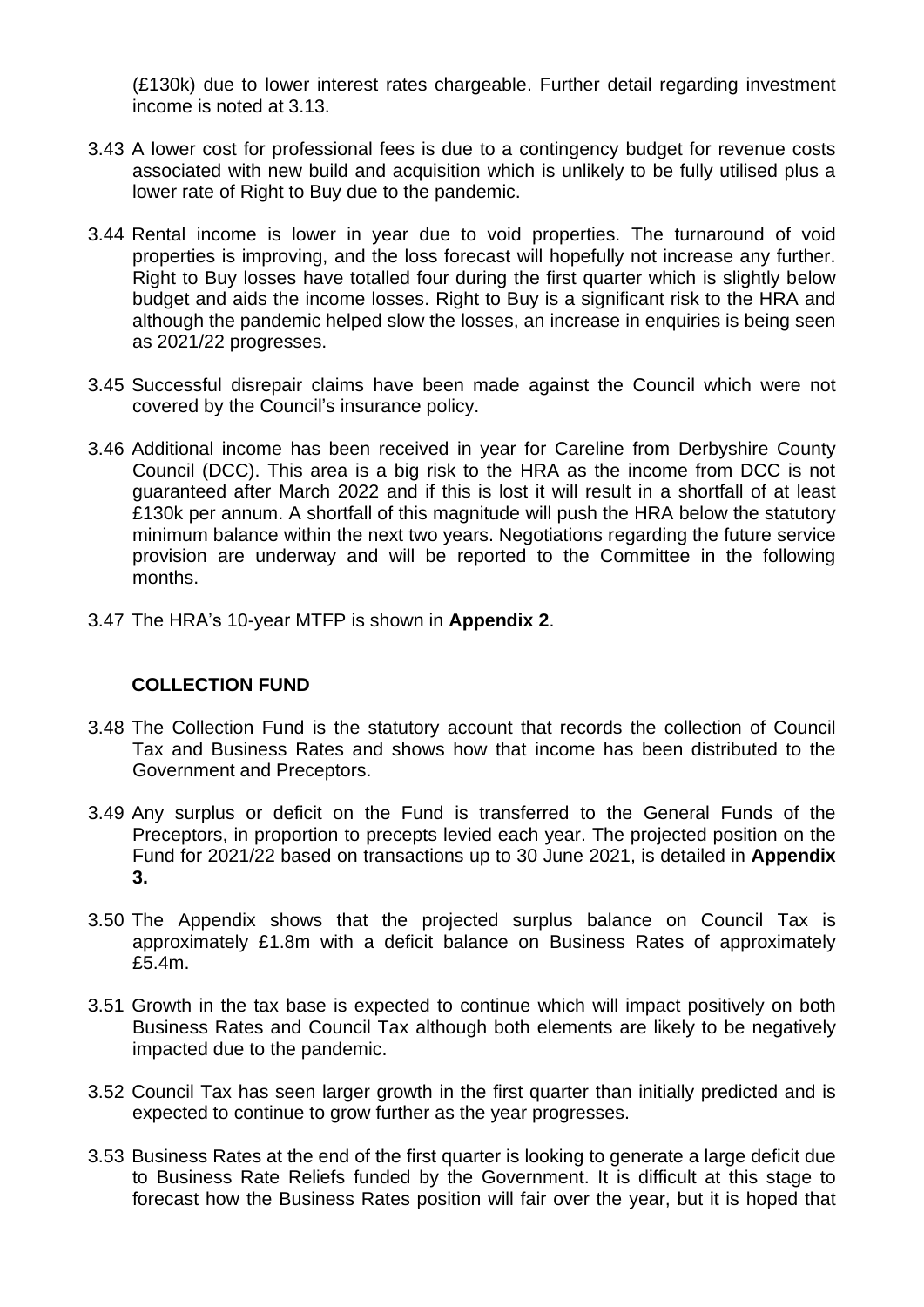with all of the additional support given to businesses during the pandemic, that growth will once again benefit the Council.

- 3.54 The large deficit on Business Rates will be covered over the next three years by all preceptors due to the Government legislating to spread deficit balances incurred in 2020/21 over a three-year period. The largest impact will be incurred during 2021/22 with the remainder spread over 2022/23 and 2023/24. The Council set-aside an earmarked reserve to cover its proportion of the deficit during the completion of the 2020/21 Accounts.
- 3.55 The Council is required to complete a Statutory return with expected Tax Base numbers for the following financial year in September. The Council Tax budget was based on this return with a Tax Base of 35,218 Band D equivalent properties with a total number of dwellings on the valuation list of 46,311. At the end of June 2021, the actual Tax Base was 36,253 (+1,035) with a total number of dwellings of 47,291 (+980).

#### **4.0 Financial Implications**

4.1 Detailed in the report.

#### **5.0 Corporate Implications**

#### **Employment Implications**

5.1 None.

#### **Legal Implications**

5.2 None.

#### **Corporate Plan Implications**

5.3 There are no specific targets within the Corporate Plan but ensuring sustainability of the Council's financial position enables services to deliver targets included with the Plan.

#### **Risk Impact**

- 5.4 None.
- **6.0 Community Impact**

#### **Consultation**

6.1 None.

#### **Equality and Diversity Impact**

6.2 None.

#### **Social Value Impact**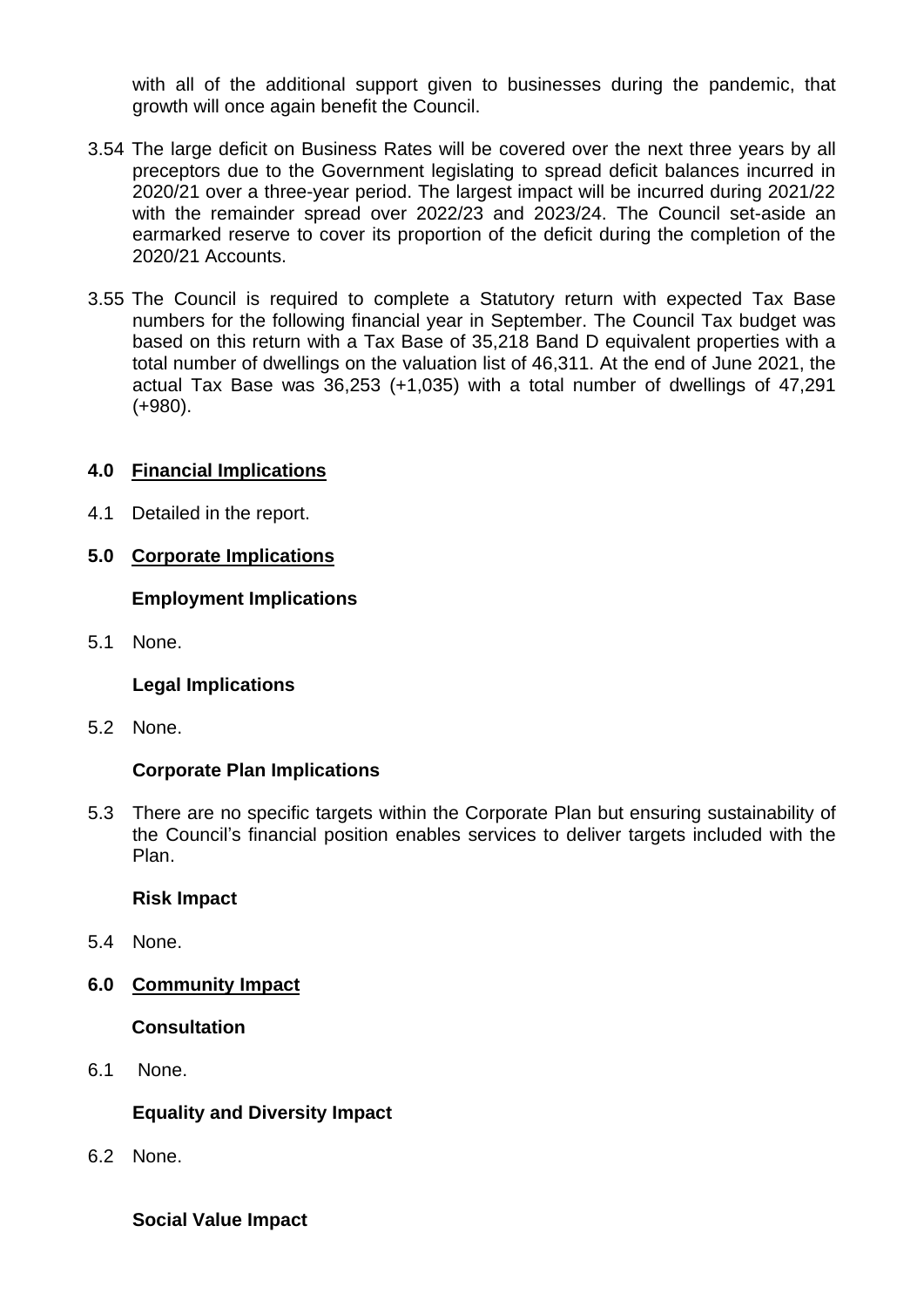6.3 None.

# **Environmental Sustainability**

6.4 None.

# **7.0 Background Papers**

7.1 None.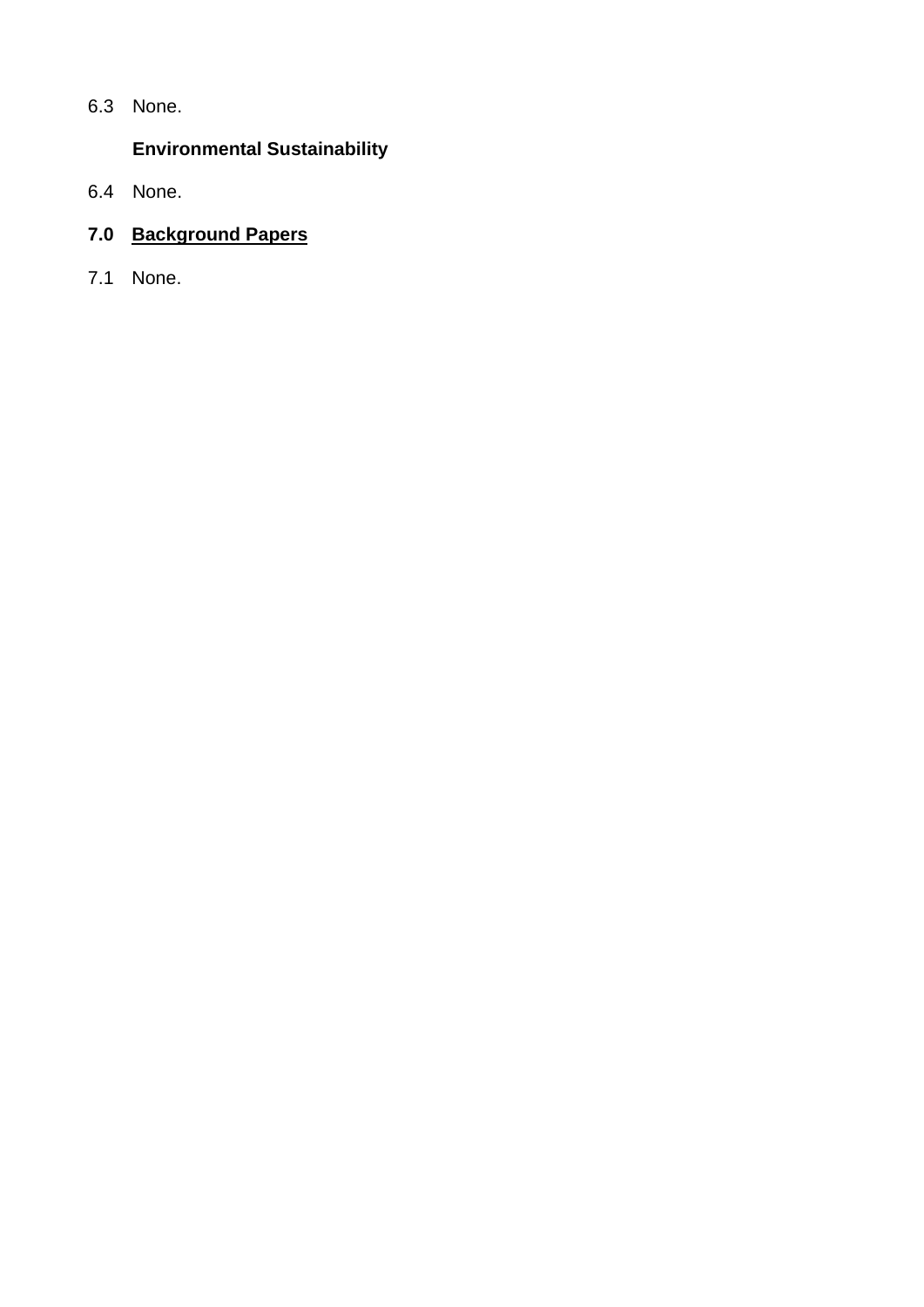**APPENDIX 1**

| <b>GENERAL FUND MEDIUM TERM FINANCIAL PLAN</b>                         |                                                |              |              |              |              |              |
|------------------------------------------------------------------------|------------------------------------------------|--------------|--------------|--------------|--------------|--------------|
|                                                                        | <b>BUDGET &amp; PROJECTION as at JUNE 2021</b> |              |              |              |              |              |
|                                                                        | <b>Budget</b>                                  | Projection   | Projection   | Projection   | Projection   | Projection   |
|                                                                        | £                                              | £            | £            | £            | £            | £            |
|                                                                        | 2021.22                                        | 2022.23      | 2023.24      | 2024.25      | 2025.26      | 2026.27      |
| <b>BASE BUDGET</b>                                                     |                                                |              |              |              |              |              |
| Environmental & Development                                            | 6,127,089                                      | 6,360,107    | 6,526,586    | 6,697,424    | 6,871,713    | 7,053,047    |
| Housing & Community                                                    | 2,650,462                                      | 2,792,946    | 2,844,411    | 2,897,581    | 2,951,322    | 3,021,669    |
| Finance & Management                                                   | 6,038,722                                      | 6,198,526    | 6,366,623    | 6,536,299    | 6,707,819    | 6,881,426    |
| <b>Net Service Expenditure</b>                                         | 14,816,273                                     | 15,351,579   | 15,737,621   | 16,131,304   | 16,530,853   | 16,956,142   |
| <b>Accounting Adjustments</b>                                          |                                                |              |              |              |              |              |
| Reverse out Depreciation                                               | $-1,435,413$                                   | $-1,435,413$ | $-1,435,413$ | $-1,435,413$ | $-1,435,413$ | $-1,435,413$ |
| Minimum Revenue Provision (MRP)                                        | 181,932                                        | 174,654      | 167,668      | 160,962      | 154,523      | 148,342      |
| Voluntary Revenue Provision (VRP - Recycling Bins & Grove Active Zone) | 75,891                                         | 20,556       | 20,556       | 1,639        | $\mathbf{0}$ |              |
|                                                                        | 13,638,682                                     | 14,111,376   | 14,490,431   | 14,858,492   | 15,249,963   | 15,669,070   |
| <b>Add: Known Variations</b>                                           |                                                |              |              |              |              |              |
| Vehicle Maintenance Plan (Tyres and Spare Parts)                       | $\mathbf 0$                                    | 23,000       | 20,000       | 55,000       | 55,000       | 55,000       |
| Operational Services - Allocated Growth Excluded from Base Budget      | 243,274                                        | 146,652      | 382,329      | 160,367      | 164,376      | 168,486      |
| Growth Provision Drawdown                                              | 0                                              | $\Omega$     | $-172,294$   | $\Omega$     | $\mathbf 0$  |              |
| Licensing Posts Regrade - approved July 2021                           | 2,445                                          | 3,893        | 6,200        | 8,536        | 8,735        | 8,953        |
| PCI Compliance Reported January 2021                                   | 17,235                                         | 17,235       | 17,235       | 17,235       | 17,235       | 17,235       |
| Parish Concurrent Functions and Grants to Voluntary Bodies             | 13,488                                         | 13,488       | 13,488       | 13,488       | 13,488       | 13,488       |
| Payroll Service Transfer Reported June 2021                            | 32,376                                         | $-39,119$    | $-39,019$    | $-38,905$    | $-38,779$    | $-38,779$    |
| Local Plan Review                                                      | 15,000                                         | 15,000       | $\Omega$     | $\Omega$     | $\mathbf{0}$ | $\Omega$     |
| <b>Incremental Salary Increases</b>                                    | $\mathbf 0$                                    | 21,842       | 22,388       | 22,948       | 23,522       | $\Omega$     |
| Investment Income                                                      | $\Omega$                                       | 11,000       | 51,000       | 68,040       | 70,000       | 70,000       |
| <b>Administration of Childcare Vouchers</b>                            | 1,750                                          | 1,750        | 1,750        | 1,750        | 1,750        | 1,750        |
| Temporary Posts, Rosliston and Grants                                  | $-16,447$                                      | $-100,298$   | $-86,943$    | $-95,844$    | $-80,410$    | $\Omega$     |
| Potential Cost of New Waste Disposal Site                              | 0                                              | 47,560       | 49,938       | 52,435       | 55,057       | 57,809       |
| Potential Loss of Industrial Unit Income                               | $\Omega$                                       | 190,000      | 190,000      | 190,000      | 190,000      | 190,000      |
| Pension Earmarked Reserve Drawdown                                     | $-41,122$                                      | $-43,589$    | $-6,783$     | 0            | 0            | $\Omega$     |
| District Election May 2023                                             | $\Omega$                                       | $\Omega$     | 125,000      | $\Omega$     | $\Omega$     |              |
| <b>TOTAL ESTIMATED SPENDING</b>                                        | 13,906,681                                     | 14,419,790   | 15,064,721   | 15,313,542   | 15,729,937   | 16,213,013   |
| <b>Provisions</b>                                                      |                                                |              |              |              |              |              |
| Provision for Employer's NIC on "off-payroll" payments                 | 10,000                                         | 10,000       | 10,000       | 10,000       | 10,000       | 10,000       |
| Contingent Sum - Growth                                                | 32,630                                         | 160,000      | 105,000      | 143,254      | 143,144      | 113,144      |
| Waste and Recycling                                                    | 150,000                                        | 150,000      | 150,000      | 150,000      | 150,000      | 150,000      |
| <b>TOTAL PROJECTED SPENDING</b>                                        | 14,099,311                                     | 14,739,790   | 15,329,721   | 15,616,796   | 16,033,081   | 16,486,157   |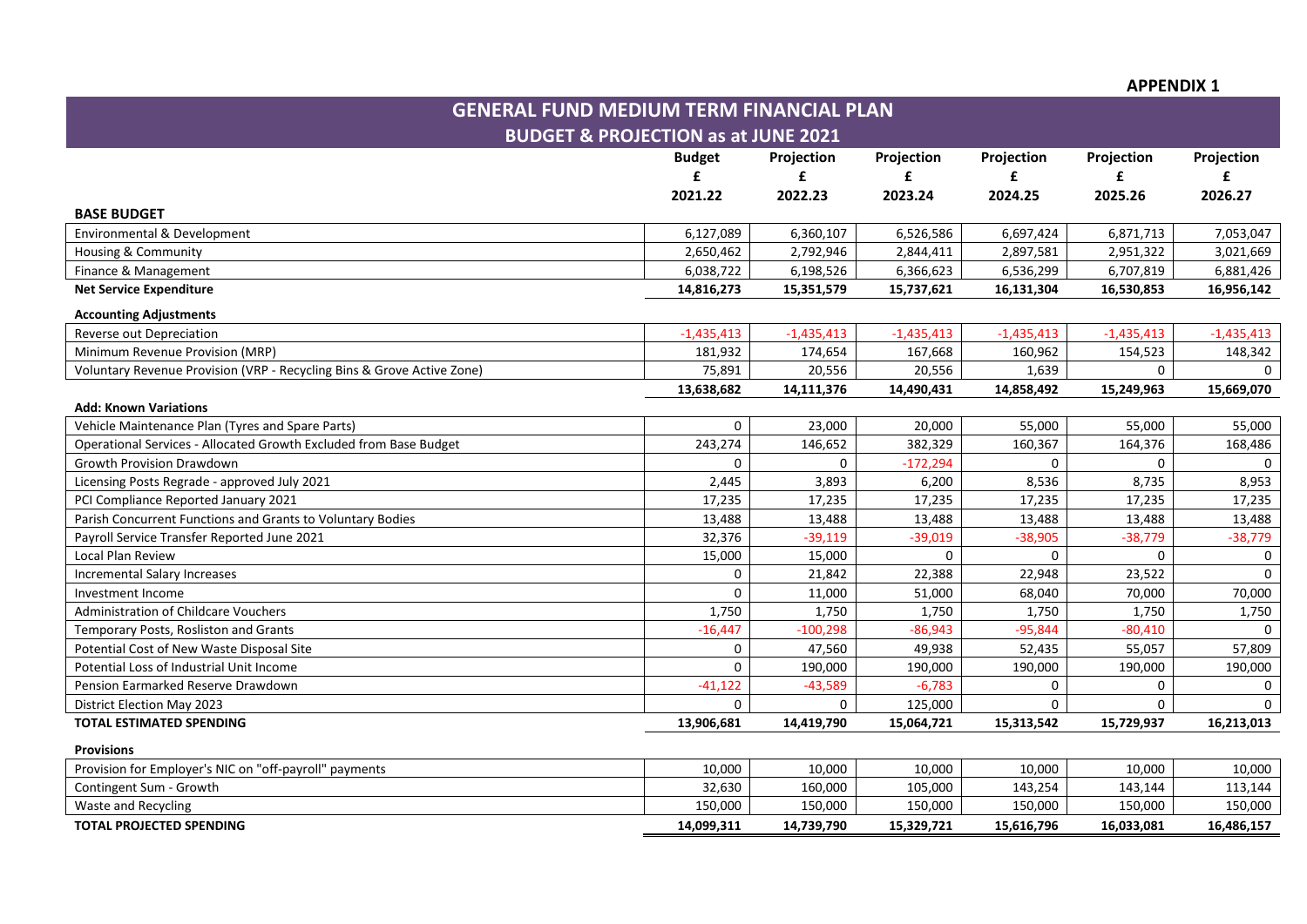## **GENERAL FUND MEDIUM TERM FINANCIAL PLAN BUDGET & PROJECTION as at JUNE 2021 Proposed Budget Projection Projection Projection Projection Projection £ £ £ £ £ £ 2021.22 2022.23 2023.24 2024.25 2025.26 2026.27 FINANCING** Business Rates Retention -3,779,996 -3,779,996 -3,779,996 -3,779,996 -3,779,996 -3,779,996 Lower Tier Services Grant Allocation -519,414 -519,414 -52,388,033 -3,159,592 -2,543,633 -2,559,270 -2,559,270 New Homes Bonus -3,381,517 | -1,122,625 | 0 | 0 | 0 Council Tax Income -5,915,215 -6,158,100 -6,412,322 -6,687,869 -6,980,282 -7,281,557 **Core Spending Power -13,596,142 -13,448,754 -13,351,910 -13,311,498 -13,319,548 -13,620,822** Add Estimated Collection Fund Surplus - Council Tax  $\begin{array}{ccc} \end{array}$  -124,054 -55,000 -55,000 -55,000 -55,000 -55,000 -55,000 -55,000 -55,000 -55,000 -55,000 -55,000 -55,000 -55,000 -55,000 -55,000 -55,000 -55,000 -55,000 -5 **TOTAL FINANCING -13,720,196 -13,503,754 -13,406,910 -13,366,498 -13,374,548 -13,675,822 Revenue Surplus (-) / Deficit 379,116 1,236,037 1,922,811 2,250,298 2,658,533 2,810,335 Capital Contributions** Melbourne Sports Park Drainage and the second of the second of the second of the second of the second of the second of the second of the second of the second of the second of the second of the second of the second of the s IT and Digital Strategy 166,000 | 160,000 | 160,000 | 166,500 | 173,000 Purchase of Town Centre Land 44,335 0 0 0 0 0 Community Partnership Scheme 264,853 0 0 0 0 0 Rosliston Forestry Centre - Play Project 50,000 0 0 0 0 0 Asset Replacement and Renewal Fund 355,000 357,000 357,000 357,000 355,000 355,000 355,000 355,000 355,000 355,000 **TOTAL CAPITAL CONTRIBUTION 1,049,208 517,000 516,000 515,000 521,500 528,000**

# **TOTAL GENERAL FUND DEFICIT 1,428,324 1,753,037 2,438,811 2,765,298 3,180,033 3,338,335**

#### **GENERAL FUND RESERVE BALANCE**

| Balance b/fwd                 | 13,193,524  | $-11,765,200$ | $-10,012,164$ | ',573,353 | 1,808,055    | 1,628,023 |
|-------------------------------|-------------|---------------|---------------|-----------|--------------|-----------|
| Revenue Surplus (-) / Deficit | 379,116     | 1,236,037     | 1,922,811     | 2,250,298 | 2,658,533    | 2,810,335 |
| <b>Capital Contributions</b>  | 1,049,208   | 517,000       | 516,000       | 515.000   | 521,500      | 528,000   |
| <b>Balance c/fwd</b>          | -11,765,200 | $-10,012,164$ | -7,573,353    | 4,808,055 | $-1,628,023$ | 1,710,312 |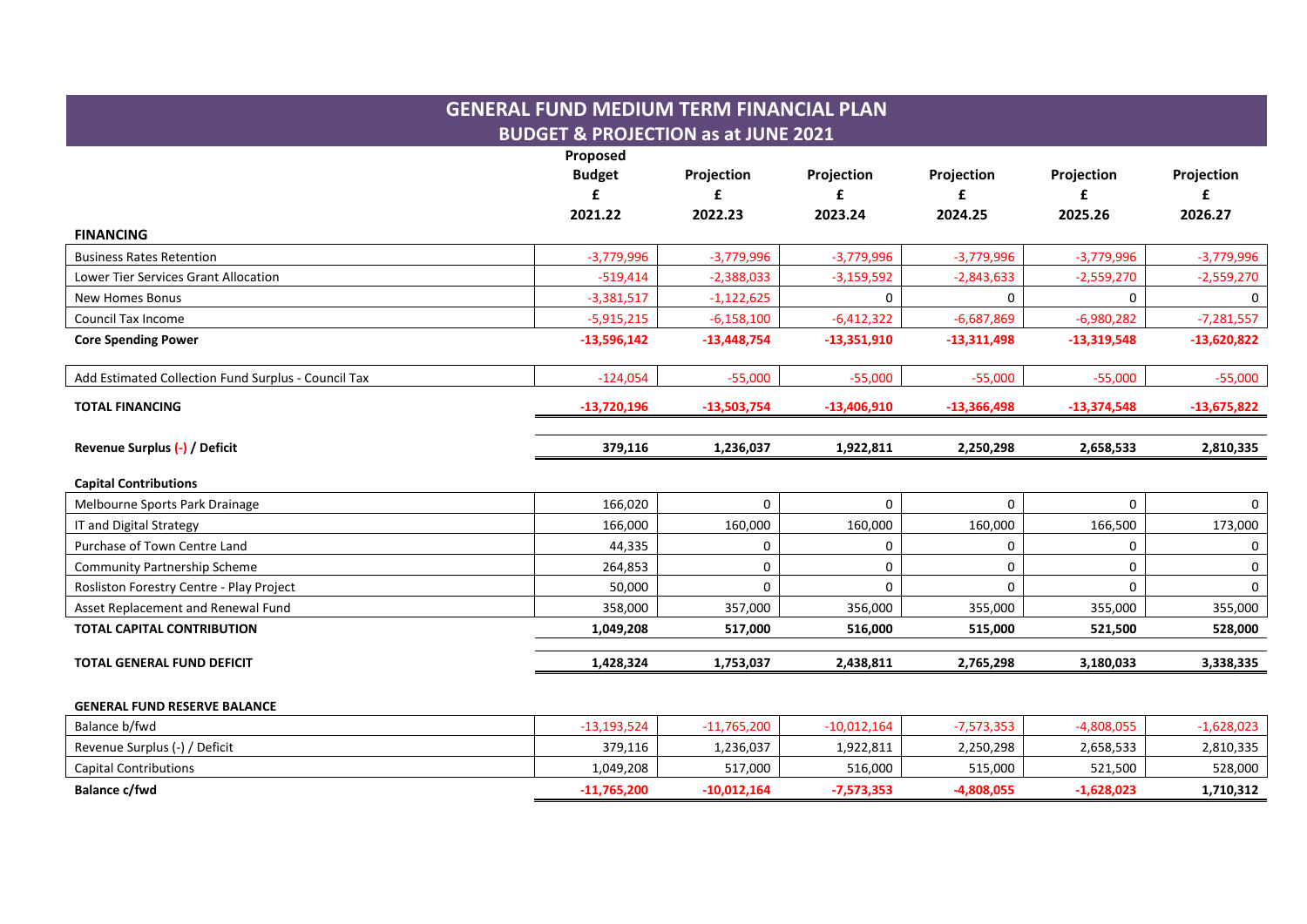# **HOUSING REVENUE ACCOUNT FINANCIAL PROJECTION - JUNE 2021**

|                                          | 2021.22                | 2022.23                | 2023.24           | 2024.25                  | 2025.26                  | 2026.27                  | 2027.28           | 2028.29                  | 2029.30           | 2030.31                  | 2031.32           |
|------------------------------------------|------------------------|------------------------|-------------------|--------------------------|--------------------------|--------------------------|-------------------|--------------------------|-------------------|--------------------------|-------------------|
|                                          | Approved               | Proposed               |                   |                          |                          |                          |                   |                          |                   |                          |                   |
|                                          | <b>Budget</b><br>£'000 | <b>Budget</b><br>£'000 | Forecast<br>£'000 | <b>Forecast</b><br>£'000 | <b>Forecast</b><br>£'000 | <b>Forecast</b><br>£'000 | Forecast<br>£'000 | <b>Forecast</b><br>£'000 | Forecast<br>£'000 | <b>Forecast</b><br>£'000 | Forecast<br>£'000 |
| <b>INCOME</b>                            |                        |                        |                   |                          |                          |                          |                   |                          |                   |                          |                   |
|                                          |                        |                        |                   |                          |                          |                          |                   |                          |                   |                          |                   |
| Rental Income                            | $-12,385$              | $-12,577$              | $-12,838$         | $-13,141$                | $-13,450$                | $-13,766$                | $-14,089$         | $-14,419$                | $-14,756$         | $-15,100$                | $-15,452$         |
| Non-Dwelling Income                      | $-127$                 | $-130$                 | $-133$            | $-136$                   | $-140$                   | $-143$                   | $-147$            | $-151$                   | $-155$            | $-159$                   | $-163$            |
| <b>Supporting People Grant</b>           | $-130$                 | $-130$                 | $-130$            | $-130$                   | $-130$                   | $-130$                   | $-130$            | $-130$                   | $-130$            | $-130$                   | $-130$            |
| Other Income                             | $-177$                 | $-177$                 | $-177$            | $-177$                   | $-177$                   | $-177$                   | $-177$            | $-177$                   | $-177$            | $-177$                   | $-177$            |
| <b>Total Income</b>                      | $-12,819$              | $-13,014$              | $-13,278$         | $-13,584$                | $-13,897$                | $-14,216$                | $-14,543$         | $-14,877$                | $-15,218$         | $-15,566$                | $-15,922$         |
| <b>EXPENDITURE</b>                       |                        |                        |                   |                          |                          |                          |                   |                          |                   |                          |                   |
| <b>General Management</b>                | 1,848                  | 1,889                  | 1,932             | 1,975                    | 2,020                    | 2,065                    | 2,112             | 2,160                    | 2,209             | 2,259                    | 2,310             |
| <b>Supporting People</b>                 | 951                    | 976                    | 1,001             | 1,028                    | 1,056                    | 1,084                    | 1,114             | 1,145                    | 1,178             | 1,212                    | 1,247             |
| Responsive                               | 1,406                  | 1,439                  | 1,473             | 1,509                    | 1,545                    | 1,582                    | 1,620             | 1,658                    | 1,698             | 1,739                    | 1,781             |
| <b>Planned Maintenance</b>               | 1,975                  | 2,024                  | 2,072             | 2,123                    | 2,174                    | 2,227                    | 2,281             | 2,336                    | 2,393             | 2,452                    | 2,511             |
| <b>Bad Debt Provision</b>                | 125                    | 125                    | 128               | 131                      | 134                      | 137                      | 140               | 144                      | 147               | 151                      | 154               |
| Interest Payable & Receivable            | 1,738                  | 1,738                  | 1,738             | 1,738                    | 1,738                    | 1,738                    | 1,738             | 1,738                    | 1,739             | 2,672                    | 2,673             |
| Depreciation                             | 4,127                  | 4,064                  | 4,044             | 4,023                    | 4,003                    | 3,983                    | 3,963             | 3,943                    | 3,924             | 3,904                    | 3,884             |
| <b>Net Operating Income</b>              | $-649$                 | $-759$                 | $-890$            | $-1,057$                 | $-1,227$                 | $-1,400$                 | $-1,574$          | $-1,752$                 | $-1,930$          | $-1,177$                 | $-1,363$          |
| <b>Known variations:</b>                 |                        |                        |                   |                          |                          |                          |                   |                          |                   |                          |                   |
| Reversal of Depreciation                 | $-4,127$               | $-4,064$               | $-4,044$          | $-4,023$                 | $-4,003$                 | $-3,983$                 | $-3,963$          | $-3,943$                 | $-3,924$          | $-3,904$                 | $-3,884$          |
| Capital Expenditure                      | 1,683                  | 1,470                  | 1,433             | 1,477                    | 1,516                    | 1,547                    | 1,182             | 1,261                    | 1,489             | 2,103                    | 1,605             |
| <b>Disabled Adaptations</b>              | 300                    | 300                    | 300               | 300                      | 300                      | 300                      | 300               | 300                      | 300               | 300                      | 300               |
| Asbestos and Health & Safety Surveys     | 100                    | 100                    | 100               | 100                      | 100                      | 100                      | 100               | 100                      | 100               | 100                      | 100               |
| Debt Repayment - Balance of Depreciation | 1,444                  | 1,594                  | 2,011             | 1,646                    | 1,587                    | 1,936                    | 1,881             | 1,782                    | 1,535             | 901                      | 1,379             |
| <b>Major Repairs Reserve</b>             | 600                    | 600                    | 300               | 600                      | 600                      | 200                      | 600               | 600                      | 600               | 600                      | 600               |
| Asset Replacement Earmarked Reserve      | 45                     | 45                     | 45                | 45                       | 45                       | 45                       | 45                | 45                       | 45                | 45                       | 50                |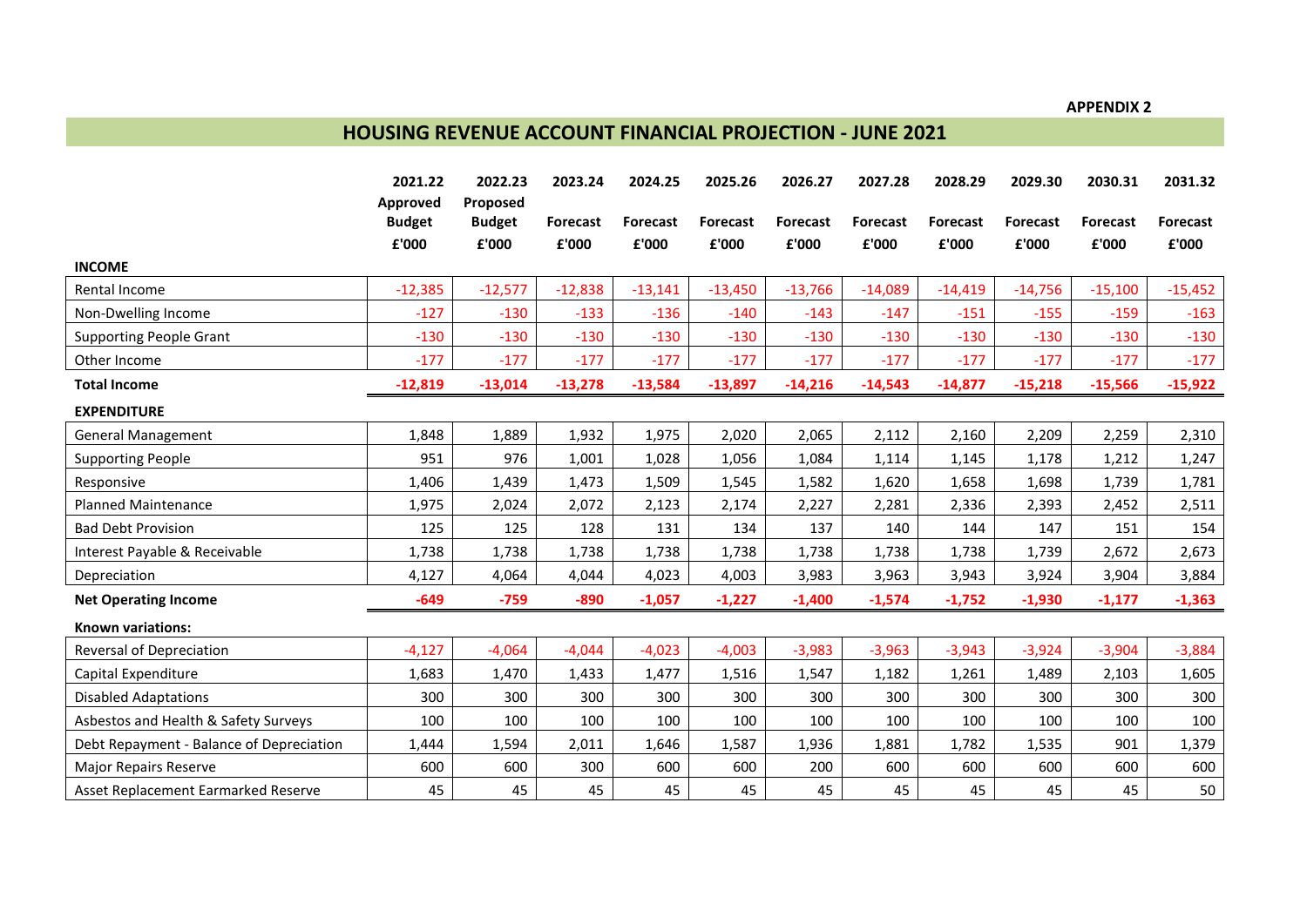# **HOUSING REVENUE ACCOUNT FINANCIAL PROJECTION - JUNE 2021**

|                                          | 2021.22       | 2022.23         | 2023.24  | 2024.25         | 2025.26  | 2026.27         | 2027.28         | 2028.29         | 2029.30         | 2030.31         | 2031.32         |
|------------------------------------------|---------------|-----------------|----------|-----------------|----------|-----------------|-----------------|-----------------|-----------------|-----------------|-----------------|
|                                          | Approved      |                 |          |                 |          |                 |                 |                 |                 |                 |                 |
|                                          | <b>Budget</b> | <b>Forecast</b> | Forecast | <b>Forecast</b> | Forecast | <b>Forecast</b> | <b>Forecast</b> | <b>Forecast</b> | <b>Forecast</b> | <b>Forecast</b> | <b>Forecast</b> |
|                                          | £'000         | £'000           | £'000    | £'000           | £'000    | £'000           | £'000           | £'000           | £'000           | £'000           | £'000           |
| Additional Debt Repayment Transfer       | 2,150         | 2,500           | 2,300    | 1,500           | 1,500    | 1,850           | 750             | 750             | 750             | 1,000           | 800             |
| Investment Income                        | 0             | 18              | 43       | 60              | 60       | 60              | 60              | 60              | 60              | 60              | 0               |
| Capital works non-traditional properties | 100           | 100             | 0        | 0               | 0        | 0               | 0               | 0               | 0               | $\mathbf{0}$    |                 |
| <b>ICT Upgrades</b>                      | 30            | 30              | 30       | 30              | 30       | 30              | 30              | 230             | 30              | 30              | 30              |
| Incremental Salary Increases             | $\Omega$      | 6               | 6        | 6               | 6        | $\overline{7}$  | $\overline{7}$  | $\overline{7}$  | $\overline{7}$  | $\overline{7}$  | $\overline{7}$  |
| HRA Surplus (-) / Deficit                | 1,675         | 1,939           | 1,634    | 684             | 514      | 692             | $-583$          | $-560$          | $-938$          | 65              | $-375$          |
| <b>HRA General Reserve</b>               |               |                 |          |                 |          |                 |                 |                 |                 |                 |                 |
| HRA Reserve B/fwd                        | $-8,430$      | $-6,755$        | $-4,815$ | $-3,181$        | $-2,497$ | $-1,983$        | $-1,292$        | $-1,875$        | $-2,435$        | $-3,373$        | $-3,308$        |
| (Surplus) / Deficit for year             | 1,675         | 1,939           | 1,634    | 684             | 514      | 692             | $-583$          | $-560$          | $-938$          | 65              | $-375$          |
| <b>HRA Reserve C/fwd</b>                 | $-6,755$      | $-4,815$        | $-3,181$ | $-2,497$        | $-1,983$ | $-1,292$        | $-1,875$        | $-2,435$        | $-3,373$        | $-3,308$        | $-3,683$        |
|                                          |               |                 |          |                 |          |                 |                 |                 |                 |                 |                 |
| <b>RESERVES</b>                          |               |                 |          |                 |          |                 |                 |                 |                 |                 |                 |
| <b>Debt Repayment Reserve</b>            |               |                 |          |                 |          |                 |                 |                 |                 |                 |                 |
| Balance B/fwd                            | $-8,006$      | $-1,600$        | $-5,694$ | $-5$            | $-3,151$ | $-6,238$        | $-24$           | $-2,655$        | $-5,187$        | $-7,472$        | $-9,373$        |
| Depreciation balance                     | $-1,444$      | $-1,594$        | $-2,011$ | $-1,646$        | $-1,587$ | $-1,936$        | $-1,881$        | $-1,782$        | $-1,535$        | $-901$          | $-1,379$        |
| Transfers to reserve                     | $-2,150$      | $-2,500$        | $-2,300$ | $-1,500$        | $-1,500$ | $-1,850$        | $-750$          | $-750$          | $-750$          | $-1,000$        | $-800$          |
| Repayment of loan                        | 10000         | $\Omega$        | 10,000   | 0               | 0        | 10,000          | 0               | 0               | $\Omega$        | 0               | 10,000          |
| <b>Reserve C/fwd</b>                     | $-1,600$      | $-5,694$        | -5       | $-3,151$        | $-6,238$ | $-24$           | $-2,655$        | $-5,187$        | $-7,472$        | $-9,373$        | $-1,552$        |
| <b>Earmarked Reserve</b>                 |               |                 |          |                 |          |                 |                 |                 |                 |                 |                 |
| Balance B/fwd                            | $-401$        | $-401$          | $-298$   | $-298$          | $-73$    | $-118$          | $-163$          | $-208$          | $-253$          | $-298$          | $-63$           |
| Vehicle Replacement Transfer to Reserve  | $-45$         | $-45$           | $-45$    | $-45$           | $-45$    | $-45$           | $-45$           | $-45$           | $-45$           | $-45$           | $-50$           |
| Software Upgrade                         | 45            | 148             | 45       | 0               | 0        | 0               | 0               | 0               | 0               | $\mathbf{0}$    | $\mathbf 0$     |
| Asset Replacement                        | 0             | 0               | 0        | 270             | 0        | 0               | 0               | $\Omega$        | 0               | 280             | $\mathbf 0$     |
| <b>Reserve C/fwd</b>                     | $-401$        | $-298$          | $-298$   | $-73$           | $-118$   | $-163$          | $-208$          | $-253$          | $-298$          | $-63$           | $-113$          |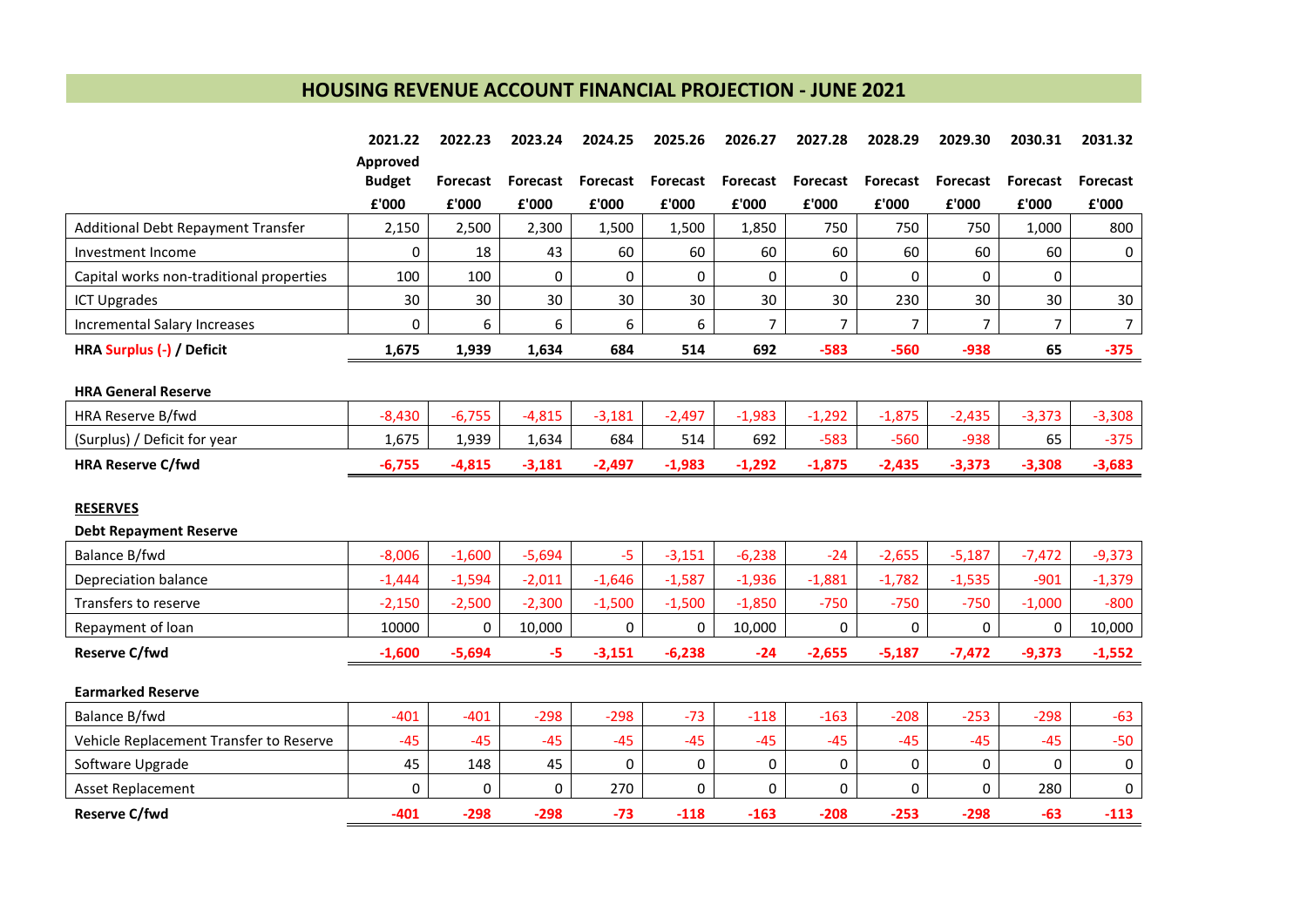## **HOUSING REVENUE ACCOUNT FINANCIAL PROJECTION - JUNE 2021**

|                                      | 2021.22       | 2022.23  | 2023.24  | 2024.25         | 2025.26         | 2026.27  | 2027.28  | 2028.29  | 2029.30  | 2030.31   | 2031.32         |
|--------------------------------------|---------------|----------|----------|-----------------|-----------------|----------|----------|----------|----------|-----------|-----------------|
|                                      | Approved      |          |          |                 |                 |          |          |          |          |           |                 |
|                                      | <b>Budget</b> | Forecast | Forecast | <b>Forecast</b> | <b>Forecast</b> | Forecast | Forecast | Forecast | Forecast | Forecast  | <b>Forecast</b> |
|                                      | £'000         | £'000    | £'000    | £'000           | £'000           | £'000    | £'000    | £'000    | £'000    | £'000     | £'000           |
| <b>Major Repairs Reserve</b>         |               |          |          |                 |                 |          |          |          |          |           |                 |
| Balance B/fwd                        | $-4,592$      | $-5,292$ | $-5,992$ | $-6,292$        | $-6,892$        | $-7,492$ | $-7,692$ | $-8,292$ | $-8,892$ | $-9,492$  | $-10,092$       |
| Transfers to reserve                 | $-600$        | $-600$   | $-300$   | $-600$          | $-600$          | $-200$   | $-600$   | $-600$   | $-600$   | $-600$    | $-600$          |
| Earmarked non-traditional properties | $-100$        | $-100$   | 0        | 0               | 0               | 0        | 0        | 0        | $\Omega$ | $\Omega$  | 0               |
| Reserve C/fwd                        | $-5,292$      | $-5,992$ | $-6,292$ | $-6,892$        | $-7,492$        | $-7,692$ | $-8,292$ | $-8,892$ | $-9,492$ | $-10,092$ | $-10,692$       |
|                                      |               |          |          |                 |                 |          |          |          |          |           |                 |
| <b>New Build Reserve</b>             |               |          |          |                 |                 |          |          |          |          |           |                 |
| Capital Receipts B/fwd               | $-1,642$      | $-1,861$ | $-2,582$ | $-3,197$        | $-3,808$        | $-4,420$ | $-5,031$ | $-5,643$ | $-6,255$ | $-6,866$  | $-7,478$        |
| Acquisitions in year                 | 505           | 0        | 0        | 0               | 0               | 0        | 0        |          | 0        | 0         |                 |
| RTB Receipts in year                 | $-724$        | $-721$   | $-615$   | $-612$          | $-612$          | $-612$   | $-612$   | $-612$   | $-612$   | $-612$    | $-612$          |
| Borrowing in year                    | 0             | 0        | 0        | 0               | 0               | 0        | 0        | 0        | 0        | 0         | 0               |
| Balance c/fwd                        | $-1,861$      | $-2,582$ | $-3,197$ | $-3,808$        | $-4,420$        | $-5,031$ | $-5,643$ | $-6,255$ | $-6,866$ | $-7,478$  | $-8,089$        |